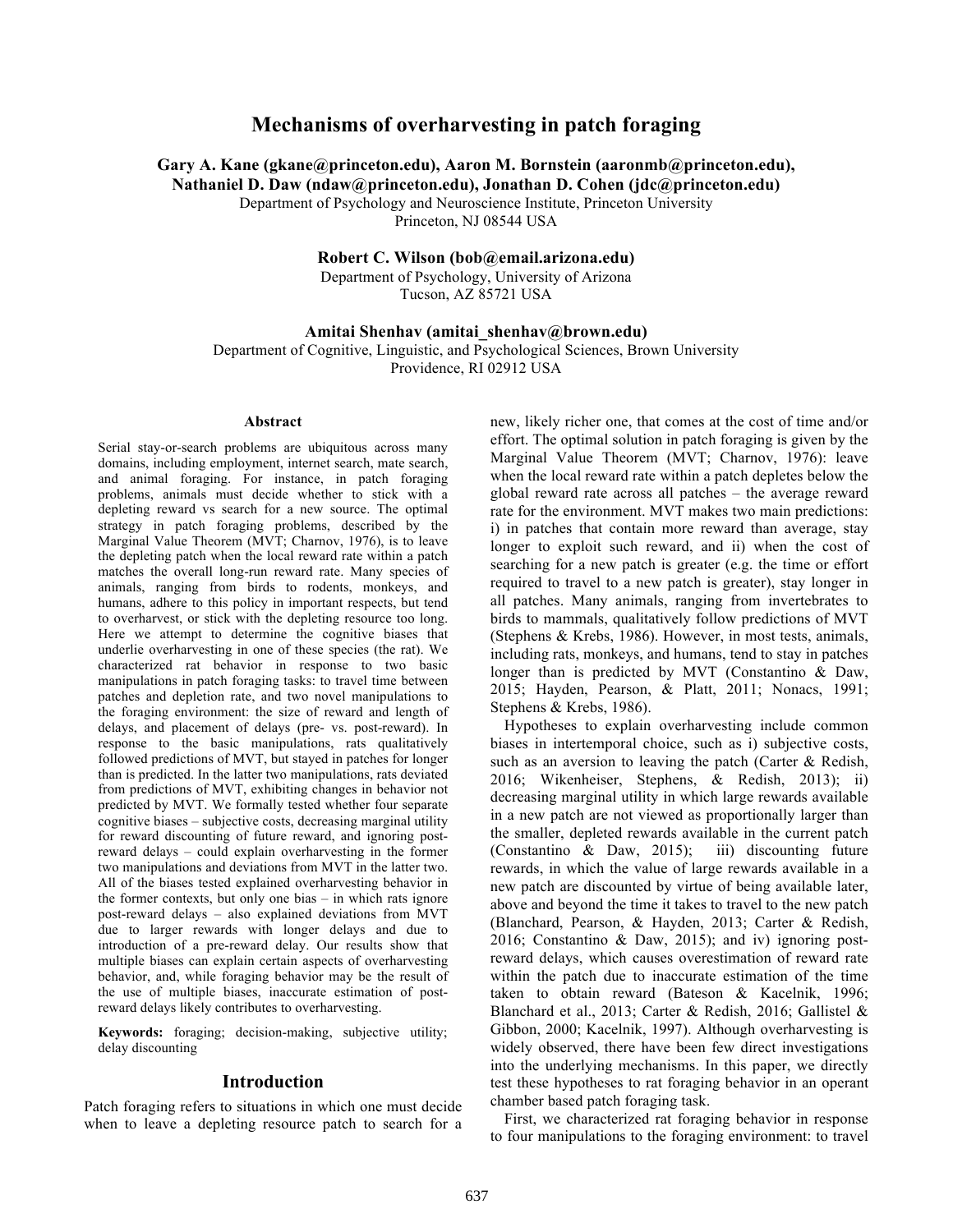time between patches, rate of reward depletion within patches, scale of reward size and length of delay, and placement of delays (pre- vs. post-reward). Next, we fit formal models representing the four hypotheses to rats' behavior to examine how well each hypothesis explained foraging behavior across all manipulations.

# **Methods**

# **Animals**

Adult Long-Evans rats were used (Charles River, Kingston, NY;  $n = 8$ ). Rats were housed on a reverse 12 h/12 h light/dark cycle (lights off at 7 A.M.). All behavioral testing was conducted during the dark period. Throughout behavioral testing, rats were food restricted to maintain a weight of 85-90% ad-lib feeding weight, and were given adlib access to water. All procedures were approved by the Princeton University Institutional Animal Care and Use Committee.

### **Operant Foraging Task**

This task simulated foraging in a patchy environment, resembling the task used with monkeys by Hayden et al (2011). On a series of trials performed in a standard operant chamber (Med Associates, St. Albans, VT), rats had to repeatedly decide to stay in a patch to continue harvesting a depleting reward source or leave the patch to travel to a new, full patch, incurring a cost of time to travel to a new patch. Rats' decided to harvest from a patch by pressing an activated lever on one side of the front of the chamber, or to travel to a new, full patch by nosepoking at the back of the chamber and then returning to a newly activated lever on the other side of the front of the chamber. To cue the beginning of a trial, lights above the activated lever and the nosepoke illuminated, indicating that the rat could decide to harvest reward from the activated patch (lever press) or to travel to a new patch (nosepoke). The time from start of trial to the decision was recorded as decision time (DT). If the rat pressed the lever to harvest from the activated patch, a cue light turned on in the reward magazine next to the lever following a short handling time delay (HT), and liquid sucrose was delivered when the rat's head entered the magazine. An intertrial interval (ITI) began as soon as the rat entered the reward magazine. To control the reward rate within the patch, the length of the ITI was adjusted based on the DT of the current trial, such that the length of all lever press trials was equivalent. If the rat nosepoked to leave the patch, the lever retracted for a delay period, simulating the travel time, after which, the lever on the opposite side of the chamber extended, representing a new patch from which the rat could harvest.

Each manipulation (travel time, depletion rate, scale, and delay placement) was conducted in separate experiments, with two conditions in each experiment. Rats were trained on each condition for 5 days, and tested for a subsequent 5 days. Conditions within each experiment were counterbalanced. Details regarding reward size and timing for each experiment can be found in Figure 1. T-tests or ANOVA with repeated measures were used to compare the number of harvests per patch, a proxy for time in the patch, across conditions.

## **Models**

All models were constructed as Markov Decision Processes. States were represented as trials within patches. A decision to stay in the patch (i.e. harvest from the patch) provided reward for staying in state *s*, *rstay,s*, and caused transition to state  $s + I$ . A decision to leave the patch resulted in travel time delay,  $\tau$ , followed by the first reward in the next patch,  $r_{leave}$ , and associated ITI following the reward, *ITI<sub>leave</sub>*. We fit three models based on MVT: a model incorporating a constant subjective cost (subjective cost), a model that accounted for diminishing marginal returns for larger rewards (subjective utility), and a model ignoring postreward delays, as well as a delay discounting model.

For each of the MVT models, we calculated the value of staying in the patch in state s,  $V_{\text{star},s}$ , as the reward rate within the patch,

$$
T_{stay,s} = DT_{stay,s} + HT + ITI_{stay,s}
$$

$$
V_{stay,s} = \frac{r_{stay,s}}{T_{stay,s}}
$$

and the value of leaving the patch in state s, *Vleave,s*, as the cumulative reward rate across patches,

$$
T_{leaves} = DT_{leaves} + \tau + ITI_{leave},
$$
  
\n
$$
R_s = p_{stay,s} * r_{stay,s} + p_{leaves} * r_{leave},
$$
  
\n
$$
T_s = p_{stay,s} * T_{stay,s} + p_{leaves,s} * T_{leave,s},
$$
  
\n
$$
V_{leave} = \frac{\sum_{s} p_s * n_s}{\sum_{s} p_s * r_s},
$$

where  $R_s$  *and*  $T_s$  was the average reward and average time for state *s*, *pstay,s* was the probability of choosing to stay in state *s*, and *ps* was the probability of being in state *s*. Optimal behavior was to leave the patch when  $V_{leave}$  >=  $V_{stay}$ (i.e. when the long-run average reward rate is greater than the local reward rate in the patch). To model rats' behavior, patch leaving distributions were assumed to be normally distributed with respect to  $V_{leave}$  -  $V_{stay}$ , with mean  $\mu = 0$  (i.e.  $V_{leave} = V_{stay}$  and variance  $\sigma^2$ , a free parameter.

To account for subjective costs, a constant, *c*, representing an aversion to leaving the patch, was added to the model, such that the patch leaving distribution was normally distributed with respect to  $V_{leaves} - V_{stay,s} - c$ .

For the subjective utility model, the utility for taking action *a* in state *s* increased monotonically, but sublinear to the size of the reward, according to a power utility function, dependent on a free parameter,  $\eta$ ,

$$
u_{a,s} = r_{a,s}^{\eta},
$$
  
\n
$$
V_{stay,s} = \frac{u_{stay,s}}{T_{stay,s}},
$$
  
\n
$$
U_s = p_{stay,s} * u_{stay,s} + p_{leaves,s} * u_{leave},
$$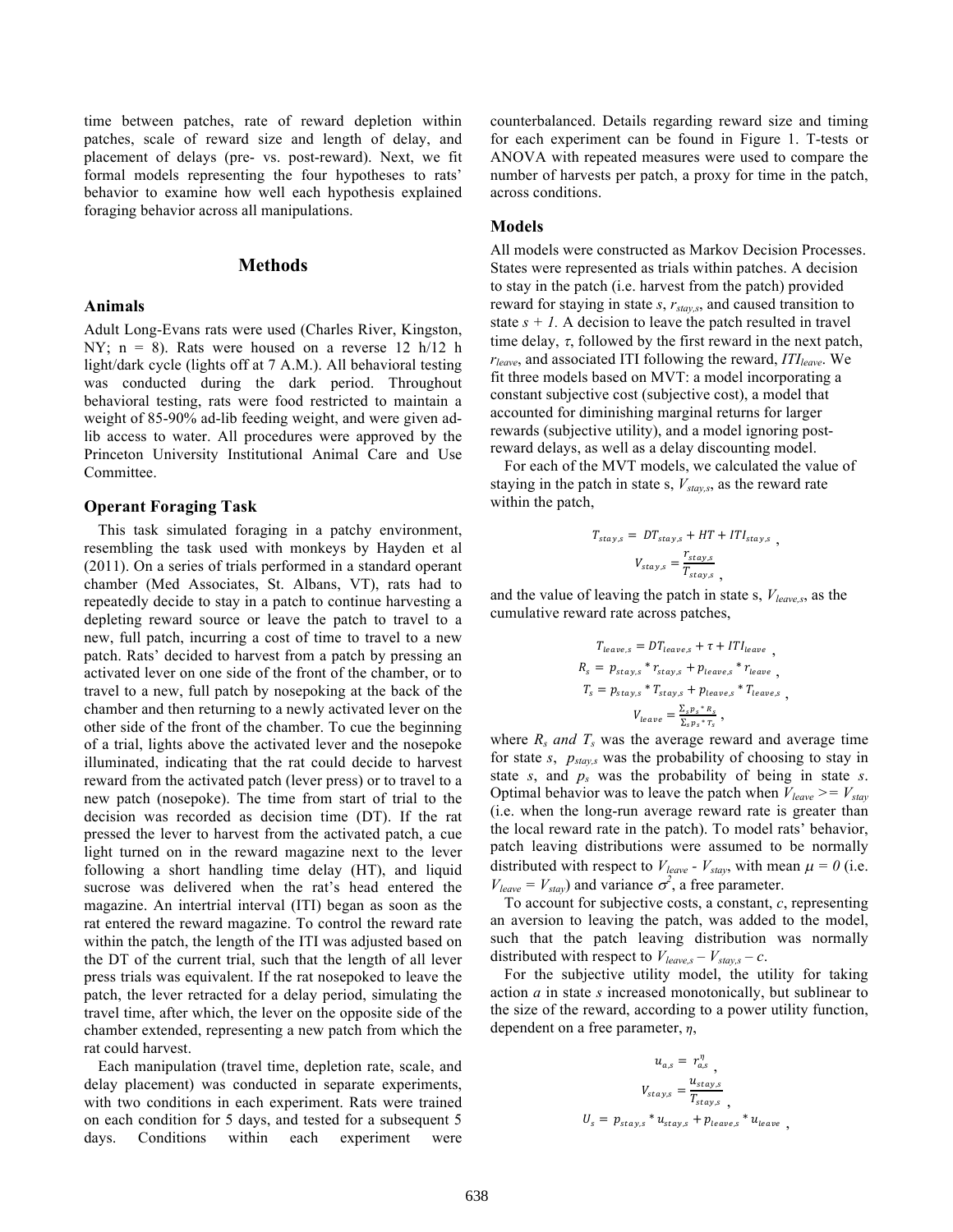$$
V_{leave} = \frac{\sum_{s} p_s * U_s}{\sum_{s} p_s * T_s}.
$$

For the ignoring post-reward delays model, delays that occur after receiving reward, but before a decision was made on the next trial (e.g. ITI after reward and DT prior to making next decision),  $T_{post}$ , were treated differently than time delays that occured between the decision and receiving a reward (e.g. handling time delay between lever press and reward, or travel time delay between nosepoke and first reward in the next patch). We tested multiple functions for how post-reward delays might have been treated, all in which the increase in perceived time increased monotonically, but sublinear to actual time, including a linear function with slope  $\leq 1$ , a power function, and an exponential function. The exponential function provided the best fit across all experiments, and was used for further testing:

$$
T_{post,stay} = \frac{1 \cdot e^{-\alpha^*(D_{stays} + IT_{stay,s})}}{\alpha},
$$
  
\n
$$
T_{post,leave} = \frac{1 \cdot e^{-\alpha^*(DT_{leave} + IT_{leave})}}{\alpha},
$$
  
\n
$$
V_{stay,s} = \frac{r_{stay,s}}{HT + T_{post}},
$$
  
\n
$$
T_s = p_{stay,s} * (HT + T_{post,stay}) + p_{leave,s} * (\tau + T_{post,leave})
$$
  
\n
$$
V_{leave} = \frac{\sum_{s} p_s * R_s}{\sum_{s} p_s * r_s}.
$$

Whereas MVT optimizes all future reward, the delay discounting model, a hyperbolic discounting model, optimizes discounted future reward (i.e. it similarly optimizes future reward, but with less weight to rewards that occur further in the future):

$$
d(t,k) = 1/(1 + k^*t),
$$
  
\n
$$
V_{stay,s} = d(HT,k) \left[ r_{stay,s} + d(TT_{stay,s},k) \sum_{s'} p(s'|stay,s) \sum_{a} p_{a,s'} V_{a,s'} \right]
$$
  
\n
$$
V_{leaves} = d(\tau,k) \left[ r_{leave} + d(TT_{leave},k) \sum_{s'} p(s'|stay,s) \sum_{a} p_{a,s'} V_{a,s'} \right]
$$

where *d(t,k)* was the hyperbolic discount function of time *t,* with a free parameter,  $k$ .  $p(s'|a, s)$  was the conditional probability of being in future state *s'* given action *a* was taken in *state* s,  $p_{as}$  was the probability of taking action *a* in future state *s'*, and  $V_{a,s}$ ' was the value of for taking action *a* in future state *s'*.

As the discount parameter, *k*, approached zero (no discounting of future reward), this model converged to MVT; that is, it sought to maximize all future reward. As *k* increases, future rewards are discounted, such that i) the value of large rewards in a new patch are discounted above and beyond the travel time between patches, and ii) the model sought to maximize reward into the future, but over shorter periods of time.

For all models, one set of parameters was fit to each animal per experiment, to maximize the likelihood of the data from both conditions in that experiment. To test whether the model could explain rat overharvesting behavior in each experiment, we generated predicted patch leaving distributions from the best fit parameters for each model, then perform a repeated measures ANOVA, to test whether there is an interaction between model predictions and observed behavior (i.e. whether the effect of each experimental manipulation was different between model predictions and observed behavior).

# **Results**

#### **Foraging Behavior**

Rats were first tested on a manipulation of travel time. With longer travel time, the long-run average reward rate is lower, thus MVT predicts rats should stay in patches longer. Within behavioral sessions, rats encountered three different patch types, which started with varying amount of reward (60, 90, or 120  $\mu$ L) and depleted by the same rate (8  $\mu$ L). Between sessions, rats were tested on either a 10 s or 30 s travel time delay following their decision to leave the patch. As predicted by MVT, rats stayed longer in patch types that started with larger reward volume, indicated by more harvests per patch,  $F(2, 14) = 3145$ ,  $p < .001$ , and rats stayed longer in all patches with longer travel time,  $F(1, 7) = 71.4$ , p < .001. However, rats overharvested, staying longer in all patches than is predicted by MVT (Figure 1A).

Next, rats were tested on a manipulation of depletion rate. Quicker reward depletion causes the local reward rate to deplete to the long-run average reward rate quicker, such that MVT predicts earlier patch leaving. Within sessions, rats encountered a single patch type (starting volume of 90 µL), which depleted at a rate of either 8 or 16 µL/trial, tested between sessions. As predicted by MVT, rats left patches earlier when they depleted more quickly,  $t(7)$  = 15.835,  $p < .001$ . But, again, rats stayed in patches longer than is predicted by MVT (Figure 1B).

Rats were then tested on a manipulation of the scale of rewards and time. In one condition, the size of rewards and length of delays was twice that of the other: patches started with 90 or 180 µL of reward, depleted at a rate of 8 or 16 µL/trial, and travel time between patches was 10 or 20 s. Both reward rate within the patch and reward rate across patches were equivalent in the two conditions; thus, MVT predicts no change in behavior. Contrary to predictions of MVT, rats stayed in patches significantly longer when given larger rewards with longer delays,  $t(7) = 10.039$ ,  $p < .001$ . And, again, rats overharvested in both conditions (Figure 1C).

Lastly, rats were tested on a manipulation of the placement of delays. In one condition, rats experienced no pre-reward delay, and a long post-reward delay (ITI  $\sim$  10 s, adjusted based on DT). In the other condition, rats experienced a 3 s pre-reward delay, and shorter post-reward delay (ITI  $\sim$  7 s). The duration of each trial did not change, so both the local reward rate within the patch and long-run average reward rate across patches were equivalent between the conditions, and MVT predicts no change in behavior. Rats overharvested in both conditions, but they left patches earlier when part of the delay occurred prior to the reward,  $t(7) = 7.453$ , p < .001 (Figure 1D).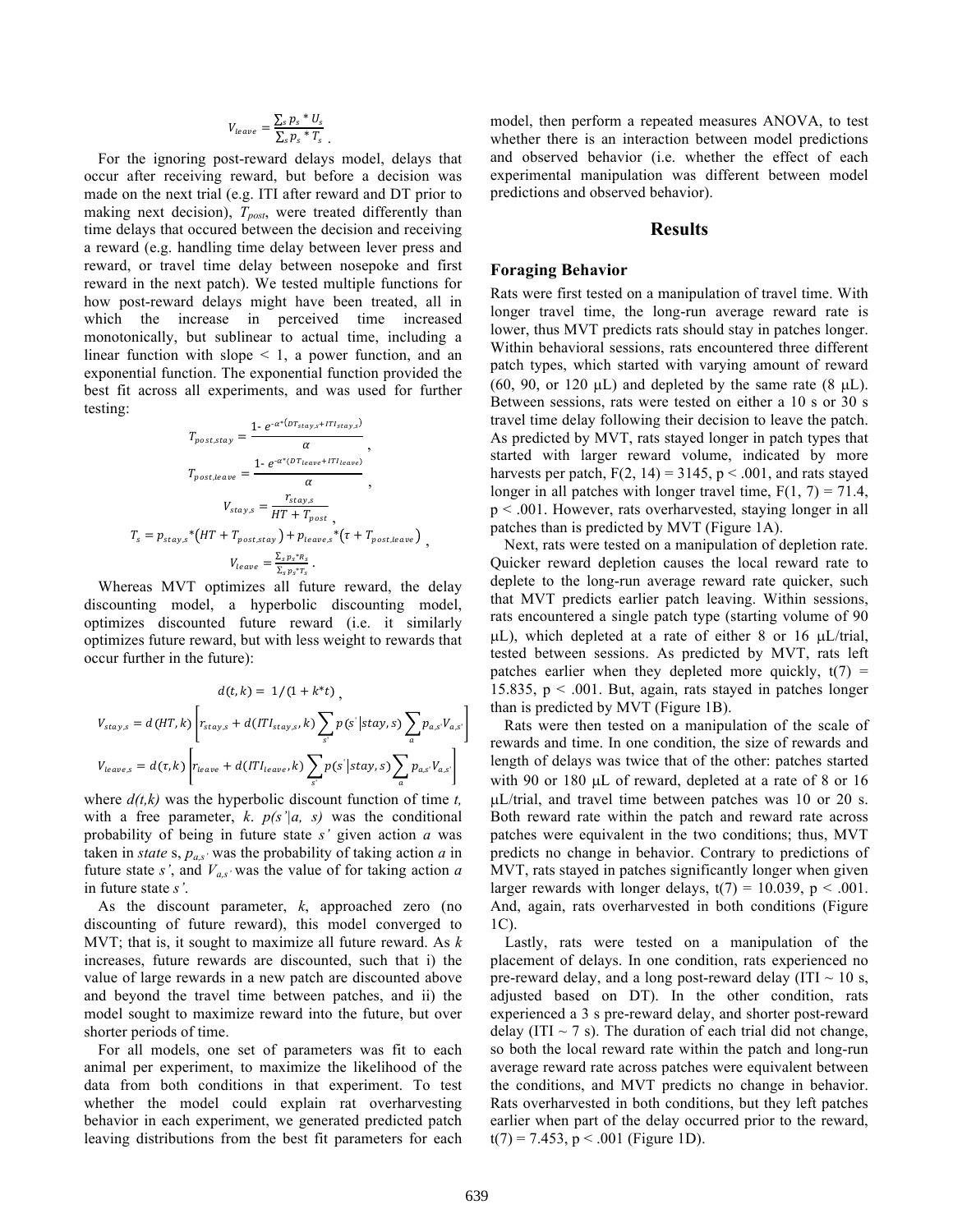

Figure 1: Diagram of each foraging experiment and behavioral data. In diagrams, black boxes represent the start of a trial, at which a decision to lever press or nosepoke must be made.  $DT =$  decision time,  $HT =$  handling time, ITI = intertrial interval. In graphs, black points and lines represent rat data, and red points and lines the optimal behavior predicted by MVT. A) Points represent the mean number of lever presses in each patch from each animal, error bars representing standard error are obstructed by the points. B-D) Each point is the mean number of lever presses in each patch for a single rat, with lines connecting each rats behavior in the two conditions.

#### **Models of overharvesting**

We first tested a model that includes a subjective cost to foraging – a constant that represents a bias towards staying in the patch. Predictions from the model, fit to each rat, are presented in Figure 2. Qualitatively, this model explained rat behavior on the travel time and depletion rate experiments well, producing a predicted number of harvests per patch similar to that exhibited by the rats. However, there was a significant interaction between travel time and predicted vs. observed behavior,  $F(1, 7) = 7.391$ ,  $p = .030$ , indicating a difference between how the model vs. the rats responded to the change in travel time. This is likely driven by the model predicting slightly earlier patch leaving in the 30 s travel time relative to rats' behavior. The interaction between depletion rate and predicted vs. observed behavior was not significant,  $F(1, 7) = .124$ ,  $p = .735$ .

As this model only allows for a constant change in the reward rate threshold to leave patches, it is unlikely to account for behavior in which rats select a different threshold between conditions. When rats were given longer rewards with longer delays, they stayed in patches longer, allowing patches to deplete to a lower reward rate before leaving. Similarly, when a pre-reward delay was introduced, rats left patches earlier, at a higher reward rate. The model failed to account for both of these effects (interaction between scale x predicted vs. observed behavior,  $F(1, 7) =$ 58.43,  $p < .001$ ; delay x predicted vs. observed behavior,  $F(1, 7) = 48.79$ ,  $p < .001$ ).



Figure 2: Predictions of the subjective cost model for the A) travel time, B) depletion rate, C) scale, and D) pre- vs. post-reward delay experiments. Black points and errorbars represent the mean number of harvests per patch ± standard error. Colored lines represent the average model predicted number of harvests. The width of the colored line represents the standard error of the predicted number of harvests. There were significant interactions between model predictions and observed behavior in the travel time (A), scale (C), and pre vs. post-reward delay (D) experiments.

We next tested whether diminishing marginal returns could explain overharvesting (Figure 3). Under this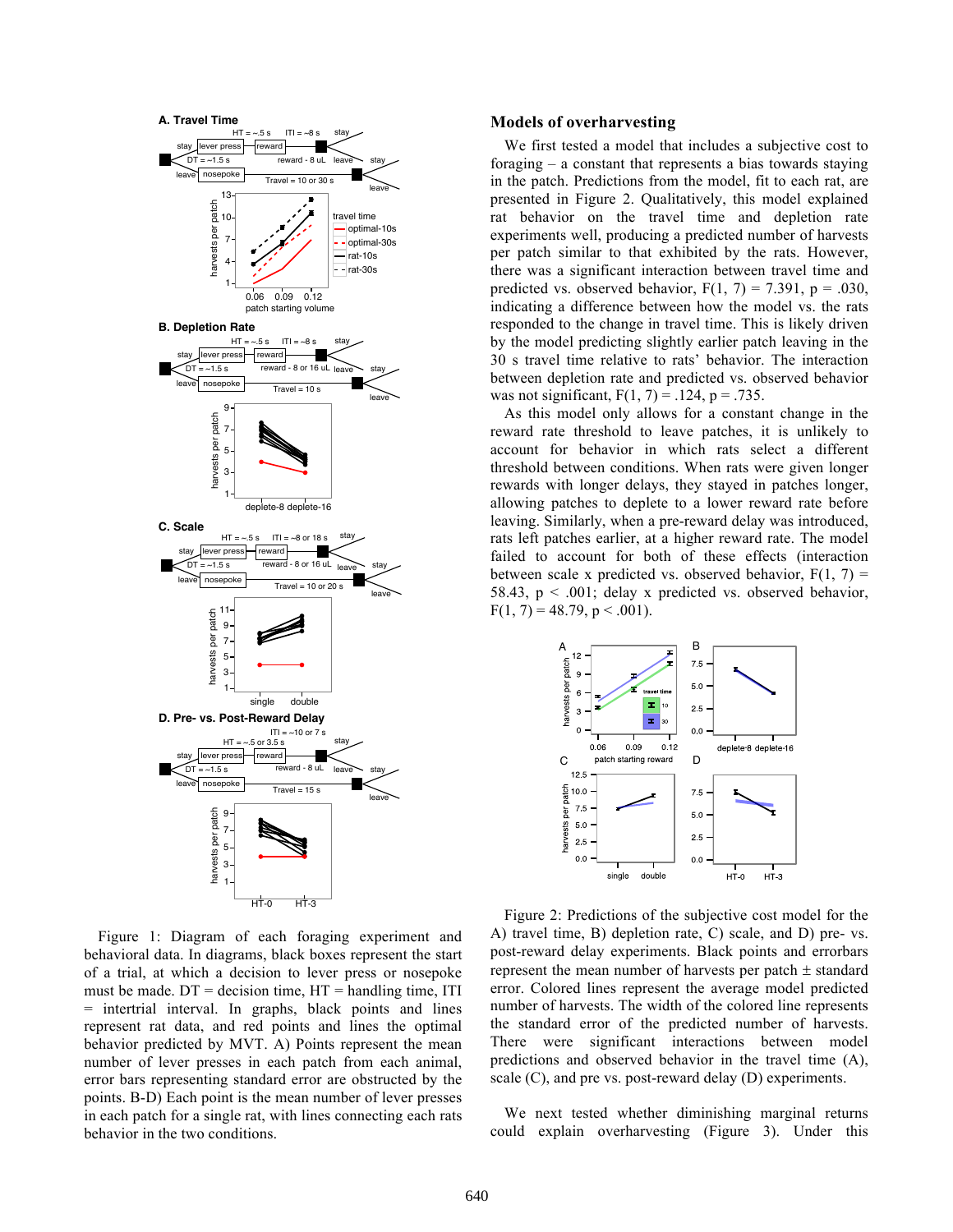hypothesis, large rewards in a new patch were not valued as proportionally larger to smaller rewards in the current, depleting patch. Predictions from the subjective utility model are presented in Figure 3. As did the subjective cost model, the subjective utility model qualitatively explained overharvesting behavior in the travel time and depletion rate experiments. This was supported by the lack of a significant interaction between travel time and predicted vs. observed behavior,  $F(1, 7) = 4.501$ ,  $p = .072$ , although there was a significant interaction between depletion rate and predicted vs. observed,  $F(1, 7) = 14.12$ ,  $p = .007$ .

In the scale experiment, the subjective utility model should estimate a lower reward rate in the environment with larger rewards, and thus predict later patch leaving. However, this model could not explain both general overharvesting, as well as the change in behavior due to scale,  $F(1, 7) = 112$ ,  $p < .001$ . Additionally, this model is insensitive to the placement of delays, and failed to predict that rats would leave patches earlier when a pre-reward delay was introduced,  $F(1, 7) = 77.22$ ,  $p < .001$ ).



Figure 3: Predictions of the subjective utility model for the A) travel time, B) depletion rate, C) scale, and D) prevs. post-reward delay experiments. There were significant interactions between model predictions and observed behavior in the depletion rate (B), scale (C), and pre- vs. post-reward delay (D) experiments.

Next, we tested whether a delay discounting model that considers future rewards could account for rat overharvesting behavior (Figure 4). As rewards are discounted into the future, the value of the first reward in a new patch was discounted due to the travel time between patches, and the model sought to maximize future rewards over a shorter period of time. The discounting model accurately predicted overharvesting behavior in both travel times; interaction between travel time and predicted vs. observed behavior was not significant,  $F(1, 7) = .050$ ,  $p =$ .830. This model also predicted earlier patch leaving when reward in the patch depleted quicker, but there was significant interaction between depletion rate and predicted vs. observed behavior,  $F(1, 7) = 16.780$ ,  $p = .005$ , indicating that the model-predicted change in behavior is different from the change in behavior exhibited by rats.

In the scale experiment, when comparing larger rewards with longer delays to smaller rewards with shorter delays, the larger rewards would be discounted to a greater extent. Thus, in this model, the estimate of the overall reward rate would be lower in the environment with larger rewards, predicting that rats would stay longer in this environment. Indeed, this model did predict that rats would stay in patches longer when given larger rewards with longer delays, and the interaction between scale and predicted vs. observed behavior was not significant,  $F(1, 7) = .482$ ,  $p = .510$ . This model also should place lower value on rewards in the patch when there is a longer delay between decision to harvest and obtaining reward. However, there was a significant interaction between pre- vs. post-reward delay conditions and predicted vs. observed behavior,  $F(1, 7) = 34.650$ , p < .001.



Figure 4: Predictions of the delay discounting model for the A) travel time, B) depletion rate, C) scale, and D) prevs. post-reward delay experiments. There were significant interactions between model predictions and observed behavior in the depletion rate (B) and pre- vs. post-reward delay (D) experiments.

Lastly, we tested whether ignoring post-reward delays could explain rats' overharvesting behavior. In this model, time delays that occur after receiving reward, before a decision is made on the next trial (e.g. ITI after reward and DT prior to making next decision), were treated differently than time delays that occur between making a decision and receiving a reward (e.g. handling time delay between lever press and reward, or travel time delay between nosepoke and first reward in the next patch). Time delays that occur after the reward, and before the next decision are assumed to increase monotonically, but sublinear relative to actual time, according to an exponential function. In this model, underestimation of the ITI would cause overestimation of reward rate, and overharvesting. Additionally, in the scale experiment, longer delays would cause greater overestimation of reward rate, and would predict that rats should stay in patches longer when given larger rewards with longer delays. In the pre- vs. post-reward delay